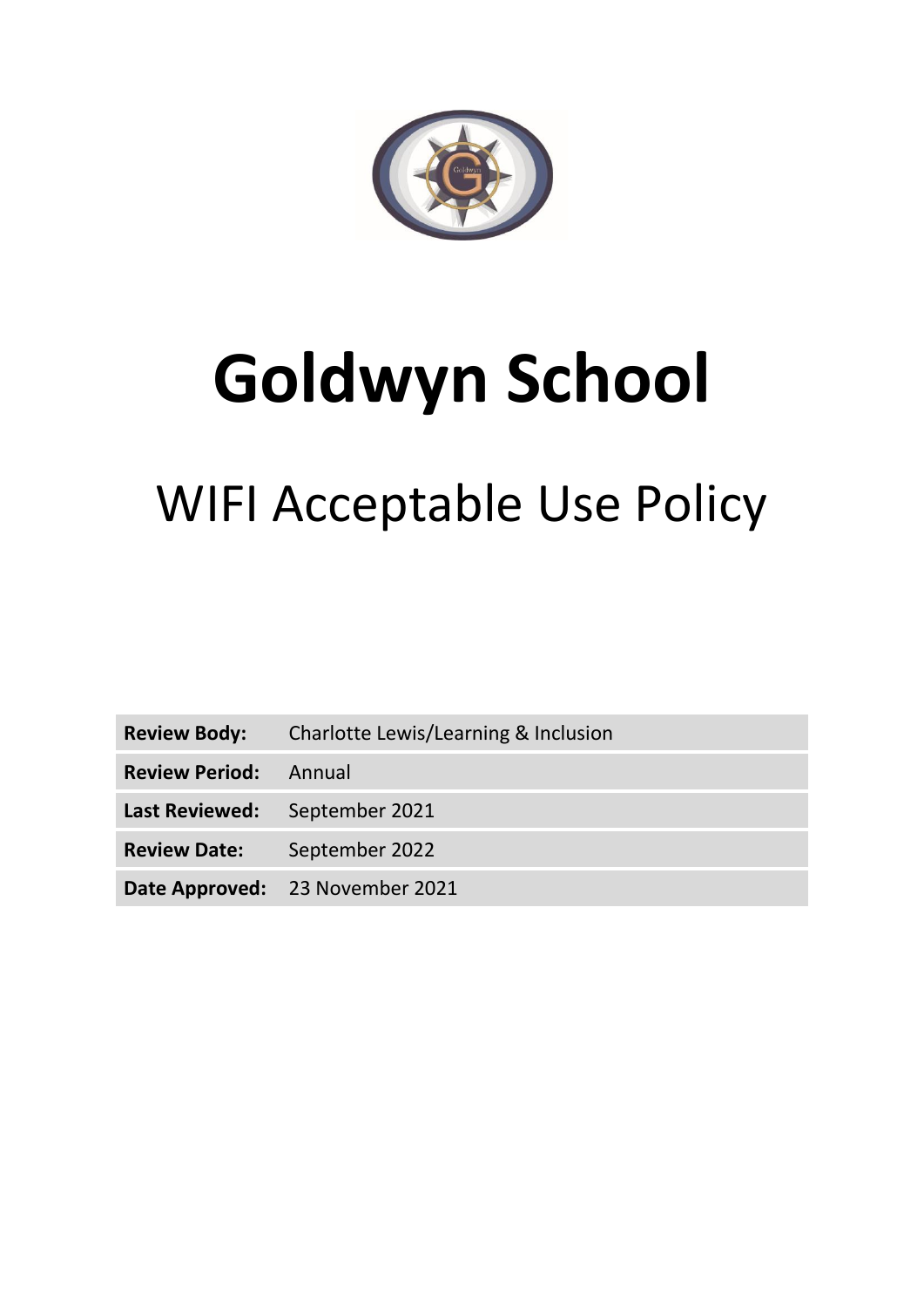## **Introduction**

As a professional organisation with responsibility for children's safeguarding it is important that all members of the Goldwyn community are fully aware of Goldwyn boundaries and requirements when using the Goldwyn Wi-Fi systems, and take all possible and necessary measures to protect data and information systems from infection, unauthorised access, damage, loss, abuse and theft.

This is not an exhaustive list and all members of the Goldwyn community are reminded that technology use should be consistent with our ethos, other appropriate policies, and the law.

Goldwyn provides Wi-Fi for the Goldwyn community and allows access for education use only.

- 1. I am aware that Goldwyn will not be liable for any damages or claims of any kind arising from the use of the wireless service. Goldwyn takes no responsibility for the security, safety, theft, insurance, and ownership of any device used within the Goldwyn premises that is not the property of Goldwyn.
- 2. The use of technology falls under Goldwyn's Acceptable Use of Technology Policy (AUP), online safety policy, behaviour policy, staff behaviour/code of conduct and Safeguarding policies which all learners/staff/visitors and volunteers must agree to and comply with.
- 3. Goldwyn reserves the right to limit the bandwidth of the wireless service, as necessary, to ensure network reliability and fair sharing of network resources for all users.
- 4. Goldwyn owned information systems, including Wi-Fi, must be used lawfully; I understand that the Computer Misuse Act 1990 makes the following criminal offences: to gain unauthorised access to computer material; to gain unauthorised access to computer material with intent to commit or facilitate commission of further offences or to modify computer material without authorisation.
- 5. I will take all practical steps necessary to make sure that any equipment connected to the Goldwyn service is adequately secure, such as up-to-date anti-virus software, systems updates.
- 6. The Goldwyn wireless service is not secure, and Goldwyn cannot guarantee the safety of traffic across it. Use of the Goldwyn wireless service is done at my own risk. By using this service, I acknowledge that security errors and hacking are an inherent risk associated with any wireless network. I confirm that I knowingly assume such risk.
- 7. Goldwyn accepts no responsibility for any software downloaded and/or installed, email opened, or sites accessed via the Goldwyn wireless service's connection to the internet. Any damage done to equipment for any reason including, but not limited to, viruses, identity theft, spyware, plug-ins or other internet-borne programs is my sole responsibility; and I indemnify and hold harmless Goldwyn from any such damage.
- 8. I will respect system security; I will not disclose any password or security information that is given to me. To prevent unauthorised access, I will not leave any information system unattended without first logging out or locking my login as appropriate.
- 9. I will not attempt to bypass any of the Goldwyn security and filtering systems or download any unauthorised software or applications.
- 10. My use of Goldwyn Wi-Fi will be safe and responsible and will always be in accordance with the Goldwyn AUP and the law including copyright and intellectual property